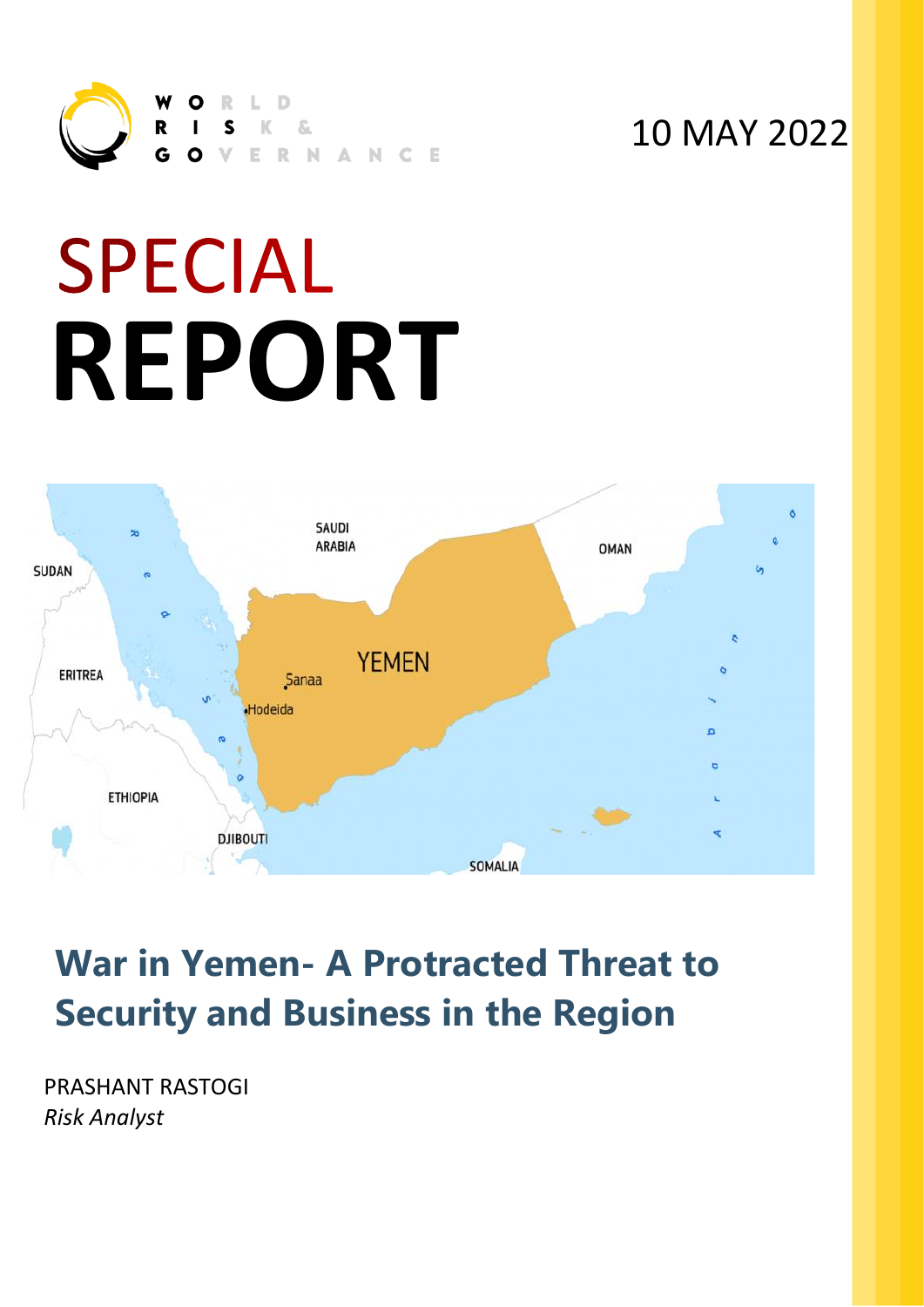## CONTENT

| <b>EXECUTIVE</b><br><b>SUMMARY</b>            | 3         |
|-----------------------------------------------|-----------|
| <b>INTRODUCTION</b>                           | 3         |
| <b>CONTOURS OF THE</b><br><b>WAR IN YEMEN</b> | $3 - 4$   |
| <b>TIMELINE</b>                               | 5         |
| <b>KEY ACTORS</b>                             | $6 - 8$   |
| <b>EXTERNAL</b><br><b>INFLUENCES</b>          | 8         |
| <b>ON-GOING</b><br><b>SITUATION</b>           | $8 - 9$   |
| <b>IMPACT OF THE</b><br><b>WAR IN YEMEN</b>   | $9 - 12$  |
| <b>POLICY GOALS</b>                           | $12 - 14$ |
| <b>FORECAST</b>                               | $14 - 15$ |
| <b>ASSESSMENT</b>                             | 15        |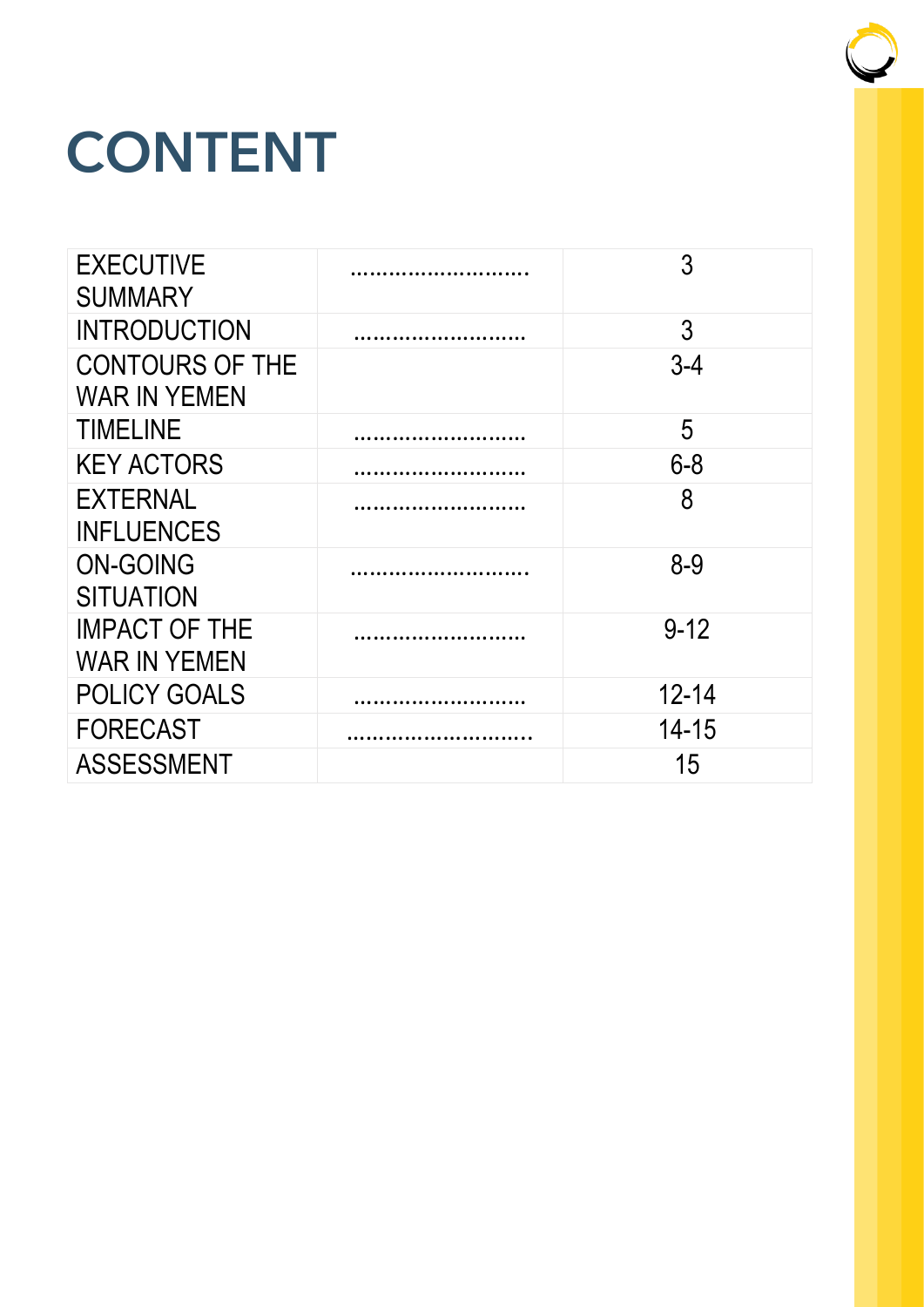

#### **1. EXECUTIVE SUMMARY**

- The Houthi insurgency has now accepted the UNbacked 2-month long truce which was made possible with the resignation of the President Hadi, a key demand maintained by the Houthis for any negotiations to succeed, in favour of the formation of a new Presidential Council led by al-Alimi.
- Both ISYP and AQAP have remained silent ever since the beginning of Mar 2022 but could potentially play a disruptive role in Yemen in the upcoming months which could spiral into a wider conflict involving international actors like Russia, United States and China.
- While the international community is now mutely accepting the victory of the Houthis in the North and are willing to negotiate with them, there remains a fundamental problem arising from the division of territory as the Yemen government and the STC hold significant ground in the Southern regions.
- Nonetheless, regional reset in relations between Saudi Arabia and Iran which is perhaps the most important cause behind the truce, could also become a nightmare for the war in Yemen raging since 2014, if tensions ascend.

#### **2. INTRODUCTION**

On 02 Apr, the civil war in Yemen came to a standstill. The Houthi insurgency conveyed that it had accepted the United Nations backed 2-month truce with the Yemeni government. However, the war in Yemen is not solely a domestic affair. With the Iranian support to Houthis and the Saudi Arabia led coalition assisting the subsequent Yemeni governments, the current truce to the persisting war since 2014 needs to be understood as a war governed by the geopolitics of the Middle East region. And as there are multiple actors present ranging from al-Qaeda in Arabian Peninsula (AQAP), the Islamic State in Yemen Province (ISYP) and the Southern Transitional Council (STC), Yemen's civil war remains a multifaceted one with speculations emerging of the truce not lasting for the stipulated period. This special report will provide a brief explanation of Yemen's decline into multiple civil wars within a larger war and will offer a detailed perspective as to how the war in Yemen remains not only a destabilizing facet for security and business environment within the country but also for the region. Much will depend on the regional reset in relations. The report will end with implications and policy proposals to end the Yemeni conflict and will cover the events specifically from 2014 till 05 May 2022.

#### **3. CONTOURS OF THE WAR IN YEMEN**

#### ❖ *What led to the war in Yemen?*

Since 2014, Yemen is under the grip of a civil war. Although the preliminary reason behind the war was the developing political crisis in Yemen from the point of Arab Spring in 2011, former President Ali Abdullah Saleh's plan of erasing the presidential term limit created conditions for a multilateral conflict. Upon Saleh's resignation, Abdrabbuh Mansur Hadi succeeded him as the President in 2012. But the demonstrations against rising poverty, unemployment, corruption and soaring fuel prices did not stop.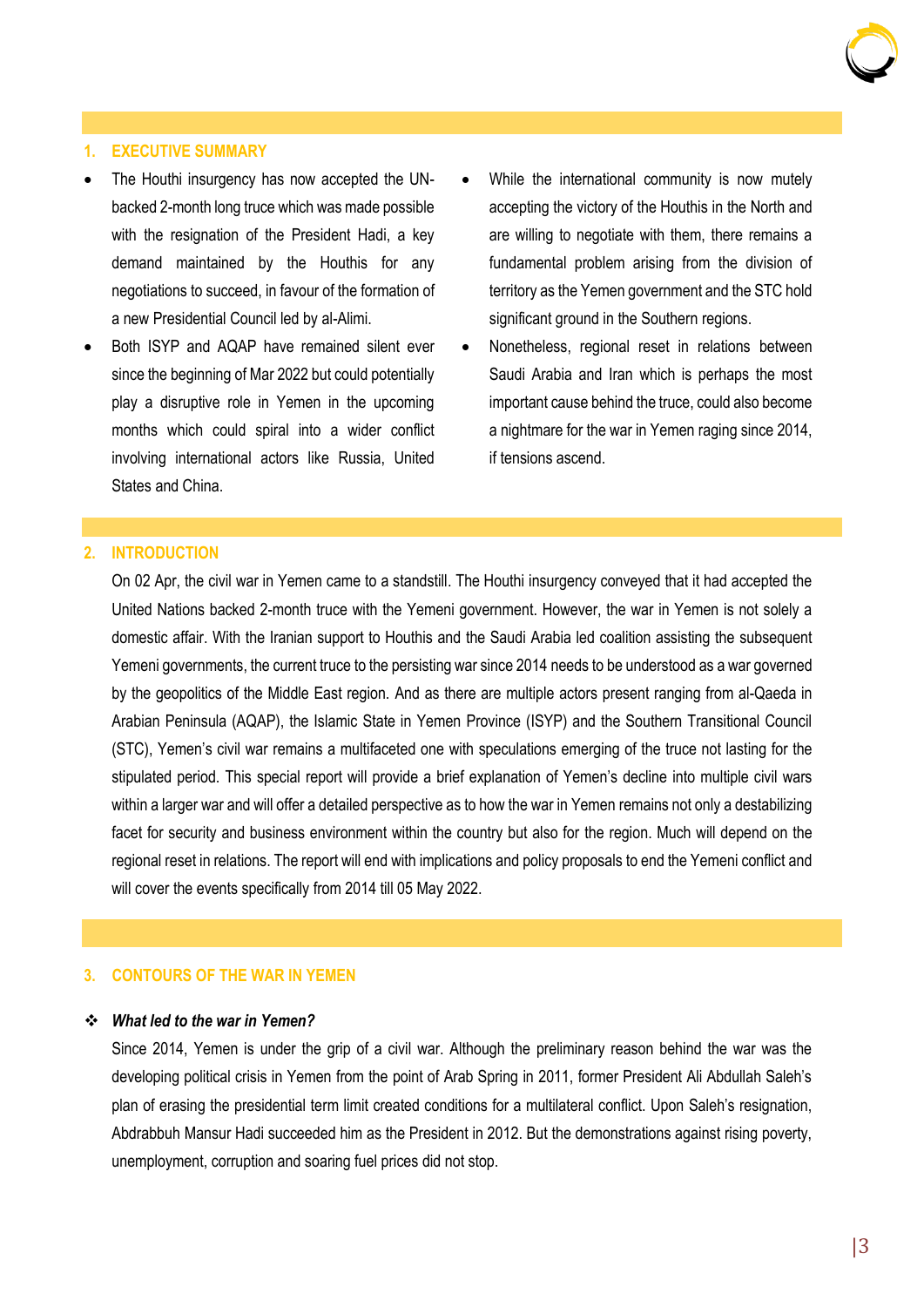

Amidst these protests, the Houthi insurgent group took control of Yemen's capital San'a in 2014 and subsequently the Presidential palace in Jan 2015. With the arrival of Southern Transitional Council (STC) and al-Qaeda in Arabian Peninsula (AQAP) in the south, it turned the war into a conflict between North and South Yemen. In 2016, the emergence of Islamic State as another faction made the existing civil war more complicated as it now involved a government, two terrorist organizations and two insurgent groups. While there are multiple perspectives to study the civil war in Yemen, among them, three strands remain predominant.

#### ➢ *A Sectarian Conflict*

The divide between Shi'ite and Sunni groups is prevalent in Yemen. Underneath those sectarian divisions is the tribal fight for supremacy in the country. For long, in the history of Yemen, the Zaydi tribe belonging to the Shi'ite sect had held power in North with several Sunni tribes governing the South. But when Houthis from the Zaydi tribe lost power in 1962, they underwent discrimination as *Sunnification* of polices was undertaken by subsequent Sunni dominated governments. Even when the two regions were united to form a modern independent Yemen, both tribal and sectarian cleavages stayed. Until 2014, there were several full-fledged wars between the Houthis and the Sunni government led by Saleh. However, from 2014 onwards, Houthis dominated the fight in the North vis-à-vis the Hadi government. With the growth of other Sunni groups in the South like STC, AQAP, and IS-YP, divisions within the Sunni groups also emerged but the end objective remained the same- to defeat the increasing Houthi control of Yemeni territory.

#### ➢ *A Proxy War*

More than the much thought about sectarian differences between Iran and Saudi Arabia in the Middle East, the war in Yemen is understood to be the direct result of the fight for regional supremacy, prestige and installing security between Riyadh and Tehran. Although, sectarian differences cannot be ruled out in the conflict, they have abetted the support from each to their proxies in Yemen. From this perspective, Iran-backed Houthi insurgency, Saudi-backed Yemen government forces and U.A.E-backed STC are pawns in the great game enveloping between the regionally significant state actors. While the Houthi's have received support from Iran aided non-state armed groups like Hezbollah in Lebanon and mercenaries from Syria, both the Yemeni government and the STC have mostly aligned in their war against Houthis though with exceptions of infighting within the coalition. The presence of terrorist groups like AQAP and IS-YP have not made those conducting proxy warfare in Yemen resist, with each exclusively fighting them based on their capability.

#### ➢ *A Great Game between International Actors*

The war in Yemen has increasingly shifted towards a great game being played out in the region between Russia siding with Houthi rebels and United States with the Saudi-coalition. These trans-regional actors have not directly played a role in the conflict but have supported their respective partners through arms supply and financing measures. Their relations in the global arena are said to influence the choices they make in Yemen. China on its part has remained neutral in the conflict by maintaining close ties with all the factions within Yemen.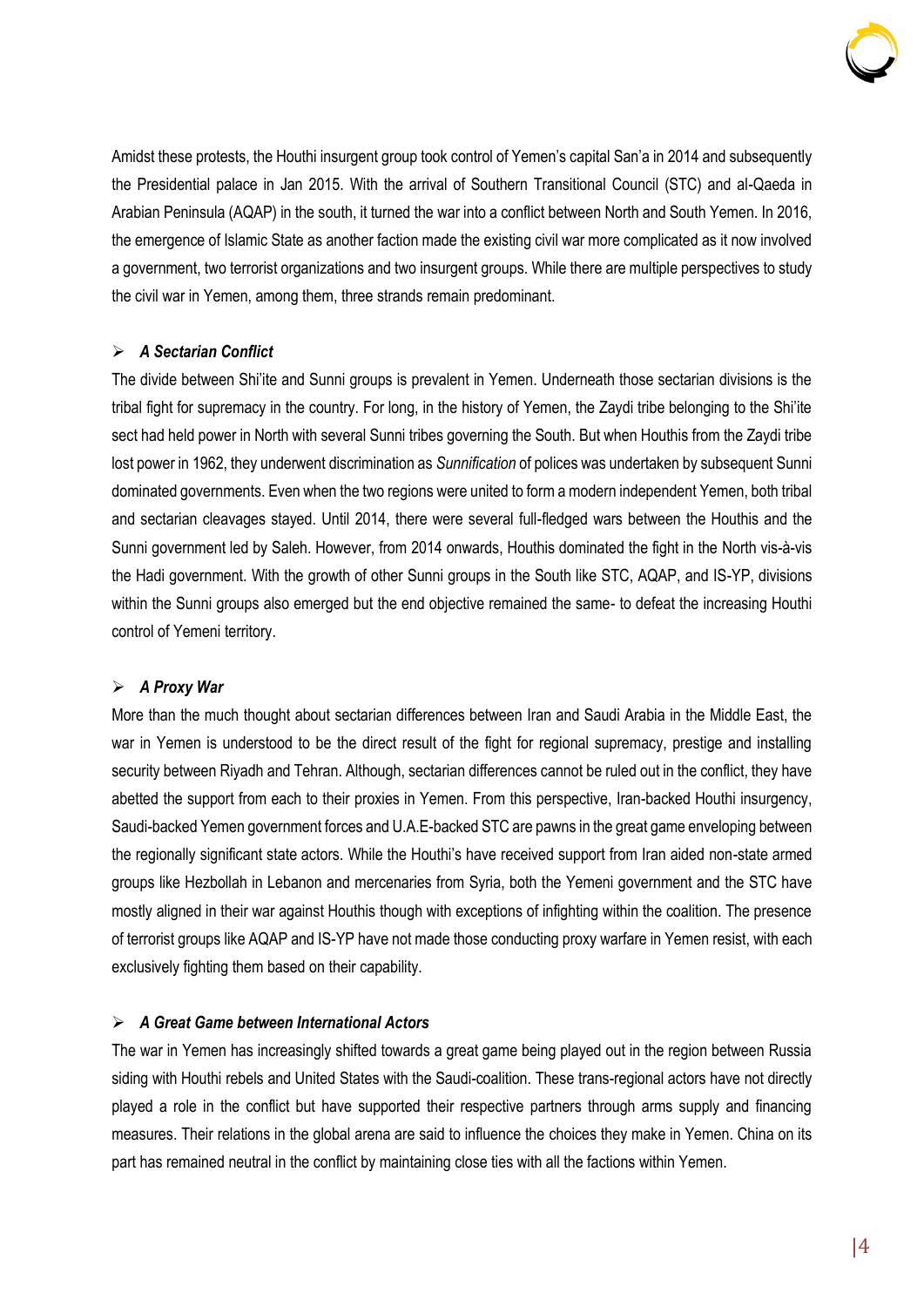

#### **4. TIMELINE**

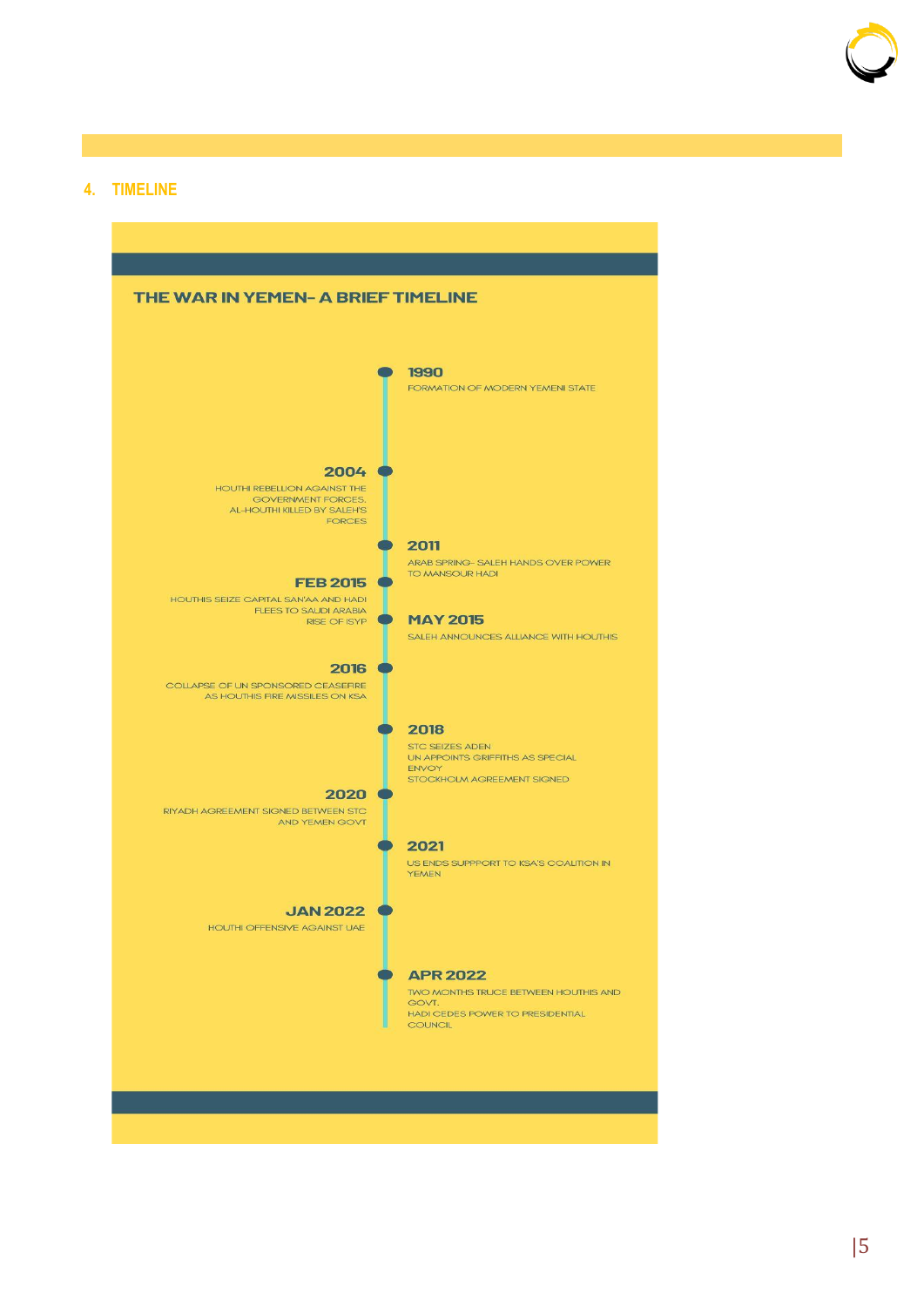#### **5. KEY PLAYERS IN THE YEMEN CIVIL WAR**

As a competing group within Yemen, the Houthis are practising Zaydi Shi'ites with a stronghold in Northern Yemen particularly in the North-West province of Sa'daa. Zaydi Shi'ites as a sect within Islam make up to around 35% of the Yemeni population and have known to rule Yemen for around 1,000 years until 1962. Although previously, the Houthi movement have embroiled themselves against a war with the government in 1994, the assassination of their leader, Abdul malik al-Houthi in 2004, made the group turn into a wider insurgency expanding to Yemen's capital San'aa in 2015. Since then, the Houthis have been continuously fighting to control other areas like Mar'ib, Aden and Shabwa, all of which they have intermittently controlled in the ensuing war. Houthis have the support from Iran and Lebanese Hezbollah.

Since 1990, former President Saleh ruled Yemen until he transferred the authority to Hadi in 2011 owing to the incoming pressure from the Arab Spring. Though internationally recognised, the government is alleged as corrupt, incompetent, and inefficient by many. Ever since the Houthi's captured capital San'aa, the government had to make Aden its working capital with President Hadi administering the country in-exile from Saudi Arabia. With several fissures, and a power-tussle within, former President Saleh sidestepped Hadi and aided Houthis, only to be killed by the insurgency in 2017. At present, President Hadi has resigned from the Premiership and paved the way for the creation of a new Presidential Council led by Rashid al-Alimi to negotiate with the Houthis. The government has been backed by the Saudi-led coalition.

Known as the Southern Movement, it was established in 2007 to fight for the cause of Southern Yemenis. The Southern Transitional Council (STC) emerged out of it with Aidrous al-Zubaydi the head of it on 11 May 2017. Since then, the STC has been battling for autonomy and control of

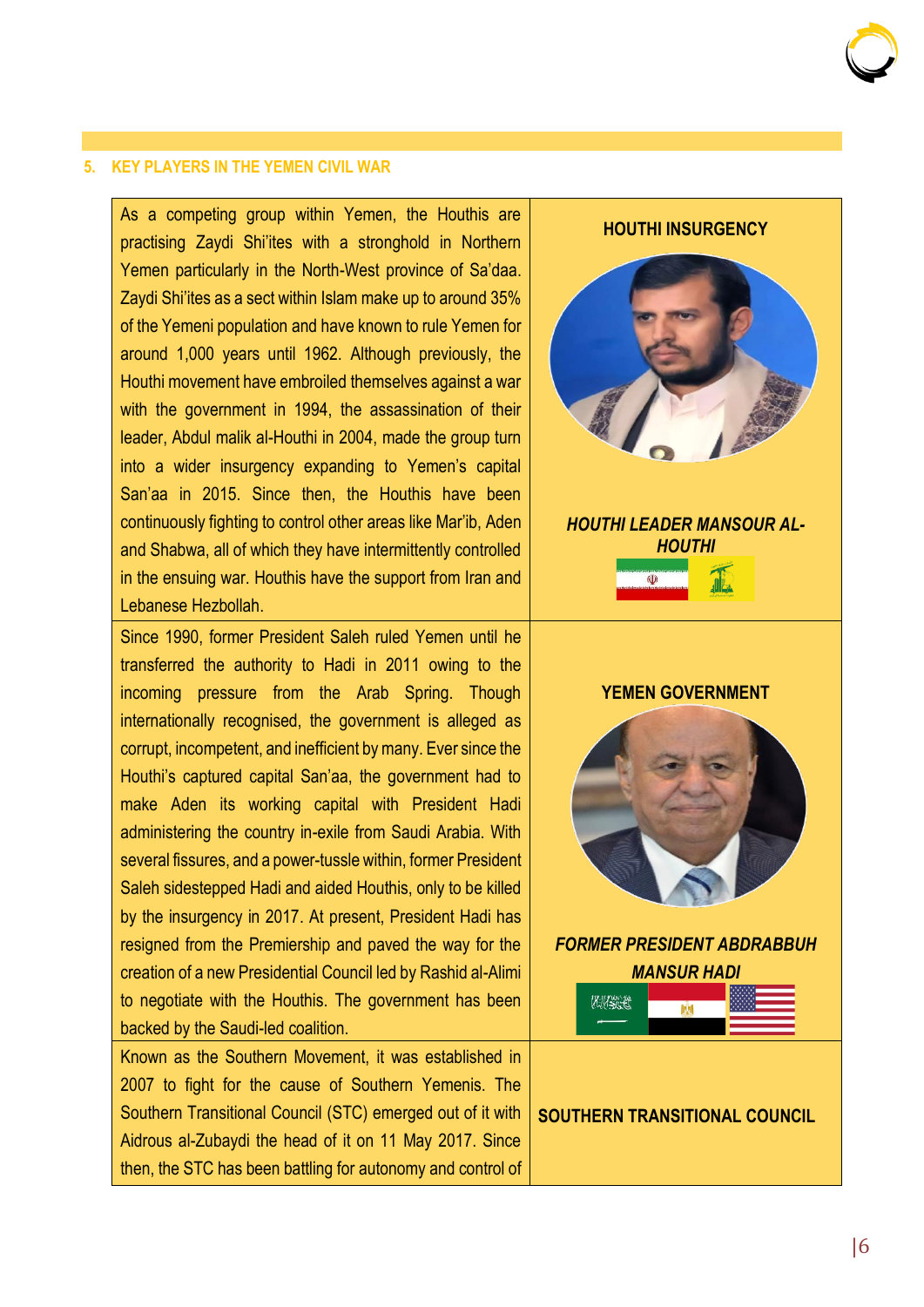Southern Yemen with established stronghold in and around Aden. With Houthis as their main adversary, the STC has been consistent in fighting them but ever since the government forces have shifted their base to Aden in 2015, the STC is also known to be fighting them, thereby opening multiple fronts. Within this fight at multiple fronts, the STC has also carried out attacks against AQAP and IS-YP. But in 2020, the STC signed the Riyadh Agreement with the government forces to be able to tackle the coherent Houthi insurgency along with other terror groups operating in Yemen. Though the agreement helped in reducing enmity between them, both STC and the government have continued to fight intermittently when they feel threatened in their areas of domination. Backed by the U.A.E., the STC has emerged as a potent force in Southern Yemen AQAP is a transnational terrorist organization which owes its allegiance to the broader al-Qaeda movement started by Osama bin-Laden and later carried forward by Ayman al-Zahawari. But in many ways, the AQAP in Yemen is an indigenous organization which was earlier known as Aden-Abyan Islamic Army. It is known to have carried out the Oct **AL-QAEDA IN ARABIAN PENINSULA**  2000 attack on USS Cole Warship in Aden. While AQAP's major enemy remains the Houthis, they have also at multiple **(AQAP)** instances fought the government, STC and IS-YP. In 2015, AQAP gained control of Mukalla province in Yemen but was الم الله الله rooted out in the following year by the STC. Subsequently, the AQAP launched a full-blown insurgency across the Southern regions from 2017 onwards buts its leader Qasum al-Ryami was killed by the Saudi Coalition in 2020. Ever since then, the movement has remained hybrid with their rhetoric of US drone strikes and the government repression of civilians gaining a higher ground than physical attacks. The information warfare has helped the group to remain persistent despite being factitious and weak. IS-YP was formed in 2015 and carried out its first suicide attack in Yemen's Houthi controlled capital San'aa. Their rise coincided with the ascendence of the Islamic State in

Syria and Iraq (ISIS) and since then have self-established 7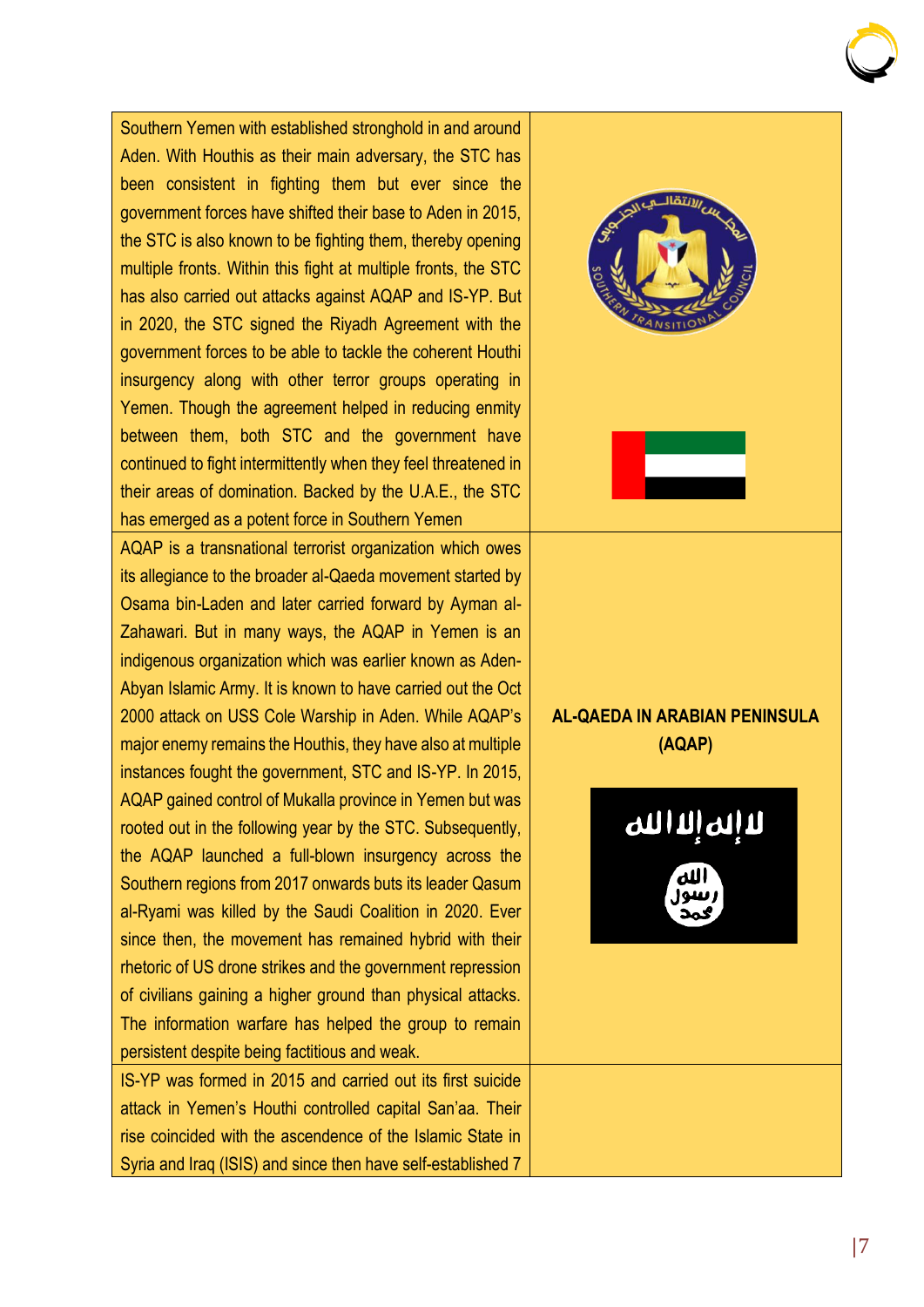

vilayats (administrative divisions) ranging from San'aa, Aden-Abyan, Lahij, Taiz, Al Bayda, Shabwah, Ataq and Hadhramaut in Yemen. While little is known about the organization, its leader was captured by Saudi and Yemeni forces in a raid in 2019. While they have carried out multiple suicide attacks, the footprint of IS-YP is not as big when compared to other competing powers in Yemen. But they could find their sustenance amidst the fragility security conditions in Yemen if the civil war does not end soon.

#### **ISLAMIC STATE IN YEMEN PROVINCE (IS-YP)**

#### **6. EXTERNAL INFLUENCES ON THE WAR IN YEMEN- RATIONALE AS DESCRIBED**

#### FIGHT FOR REGIONAL HEGEMONY B/W SAUDI ARABIA AND IRAN

•Yemen has become another battlefield like Iraq, Syria and Libya for both Iran and Saudi Arabia to increase their regional prestige as well as hegemony. Backing opposite groups within Yemen, much of the negotiations and hopes for peace in the country depends on the stakes held by Tehran and Riyadh. Abu Dhabi is also an important actor with its support to STC. Therefore, regional developments and priorities have the ability to shape the war in Yemen.

#### COUNTER-TERRORISM

• The presence of terror groups like AQAP and IS-YP has made it pertinent for the international community to respond to the emanating threats from them. In this initiative, the United States has promulgated several drone and airstrikes on the terror hideouts. The Saudi coalition forces along with the Houthis have also managed to find a convergence point to counter the threat from terrorism, at multiple occassions. Occurrences of the two terror groups aligning with several other Sunni Tribes vying for power

#### TRADE AND PORT SECURITY

•Yemen's geographical location has several choke points which are vital for regional and international trade. While Abud Dhabi appears to wanting to influence the southern Yemeni ports to control the sea lanes in the Arabian sea, Iran and Saudi Arabia would want to maintain their control over the port of Aden and the port of Al Hodeidah. Control does not mean direct access but to safeguard their trade interests from attacks, seizures, pirates and ransom via these ports. Hence, the external actors are supporting the war in Yemen through their proxies to have leverage over the strategic trade route.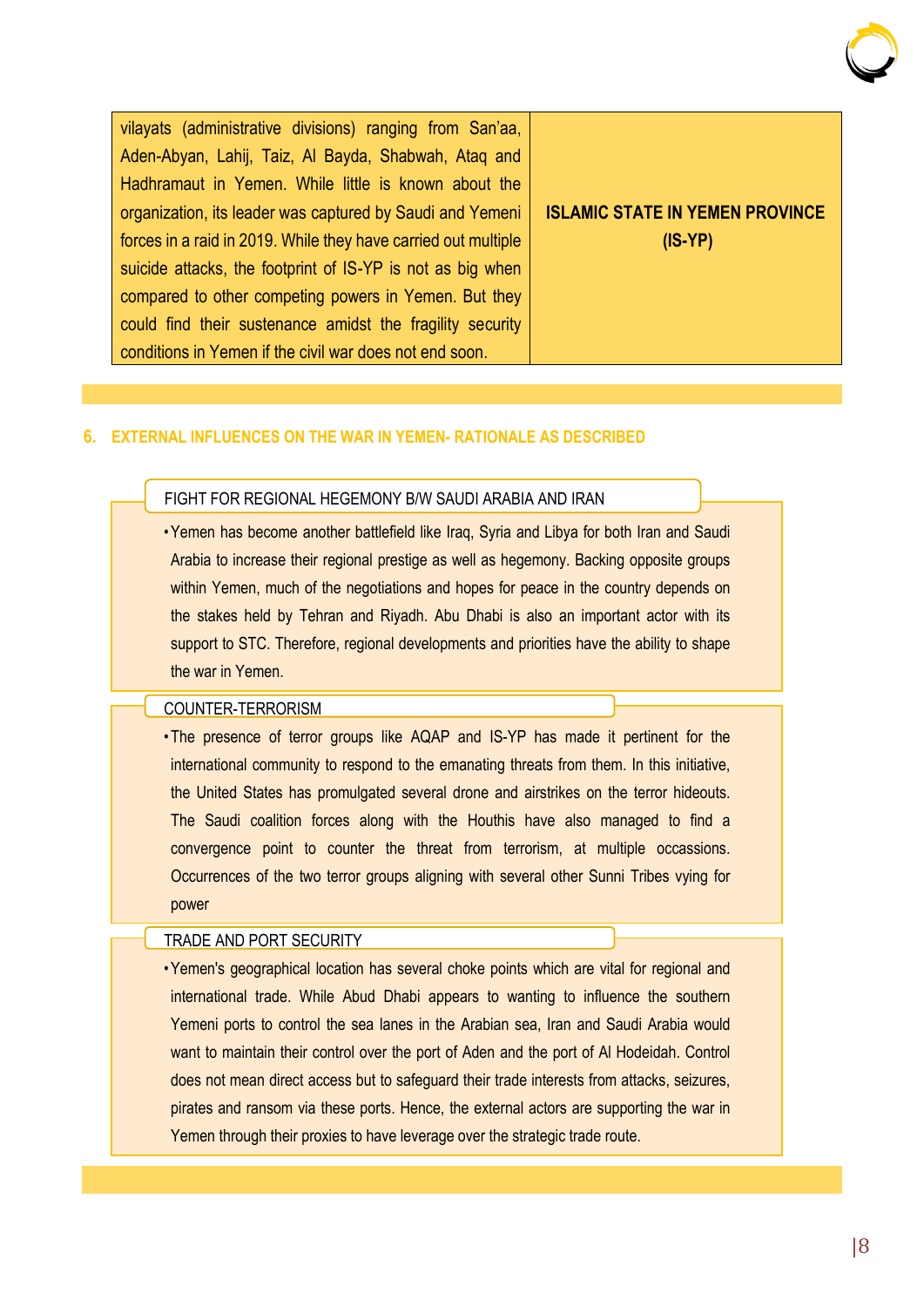

#### **7. ONGOING SITUATION**

- ➢ Geographically, the Houthis have complete control of North Yemen with other competing forces and the government embroiled in the South.
- $\triangleright$  In Apr 2022, as part of the United Nations led peace negotiations, the Houthis and the Government forces have complied to a two-month long truce. During the two-month period, both the parties have assured to allow uninhibited humanitarian access to the already impoverished population.
- $\triangleright$  As a trust-building measure, prisoners exchange is currently underway with both Saudi led coalition and the Houthis releasing the hostages and detainees in significant numbers.
- ➢ Additionally, President Hadi upon his resignation has delegated government authority to the Presidential Council led by Rashad al-Alimi. Hadi's resignation is understood to be a part of the UN-led negotiation process with the Houthis. The Presidential Council includes al-Zubaidi from STC, and the governor of Hadramout governorate al-Bahsani.
- ➢ In terms of regional developments, Iran, and Saudi Arabia have backed the UN-led process in Yemen with the recent 5<sup>th</sup> round of talks in Baghdad in Apr 2022 between Riyadh and Tehran signifying the regional level truce playing out in Yemen. Furthermore, U.A.E has asked the STC fighters to support the UN-led process, thereby highlighting its common understanding with Saudi Arabia on the Yemen war.
- ➢ However, Saudi Arabia has recently alleged the Houthis of continuing their attacks on the rival forces in Yemen though the Houthi leadership has denied such claims.
- ➢ Al-Qaeda has become active again in Yemen as clashes between Yemen's forces and AQAP ranks were reported in Dhale on 05 May.
- $\triangleright$  IS-YP's position remains vet to be ascertained since the group has not carried out any attack after the signing of the truce.

#### **8. IMPACT OF THE WAR IN YEMEN**

Even before the war started in 2014, Yemen's social, political, and economic conditions were in bad shape. The GDP contracted by 12%, sectarian cleavages were on the rise and political legitimacy of the government remained in question. Additionally, there were repeated attacks by groups like Al-Qaeda, Houthis and Sunni Tribes on Yemen's major power transmission lines which deteriorated not only the overall economic but also the security situation within the country. However, post-2014 the fresh round of conflict has underlined that rather than the conflict directly hindering the business climate and security environment, the change in the nature of the conflict has become a bigger problem for Yemen and for the region. Following are the three points justifying the rationale behind the change in the nature of the conflict.

a) A Protracted Conflict- In protracted conflicts like these even when one group supersedes the other like in the case of the Houthi insurgency capturing Yemen's capital San'aa in 2015, the conflict often results in stalemate with no outright victory in sight. Additionally, information operations have become a vital part of the war in Yemen with Houthi alleged media networks and the government aligned state-televised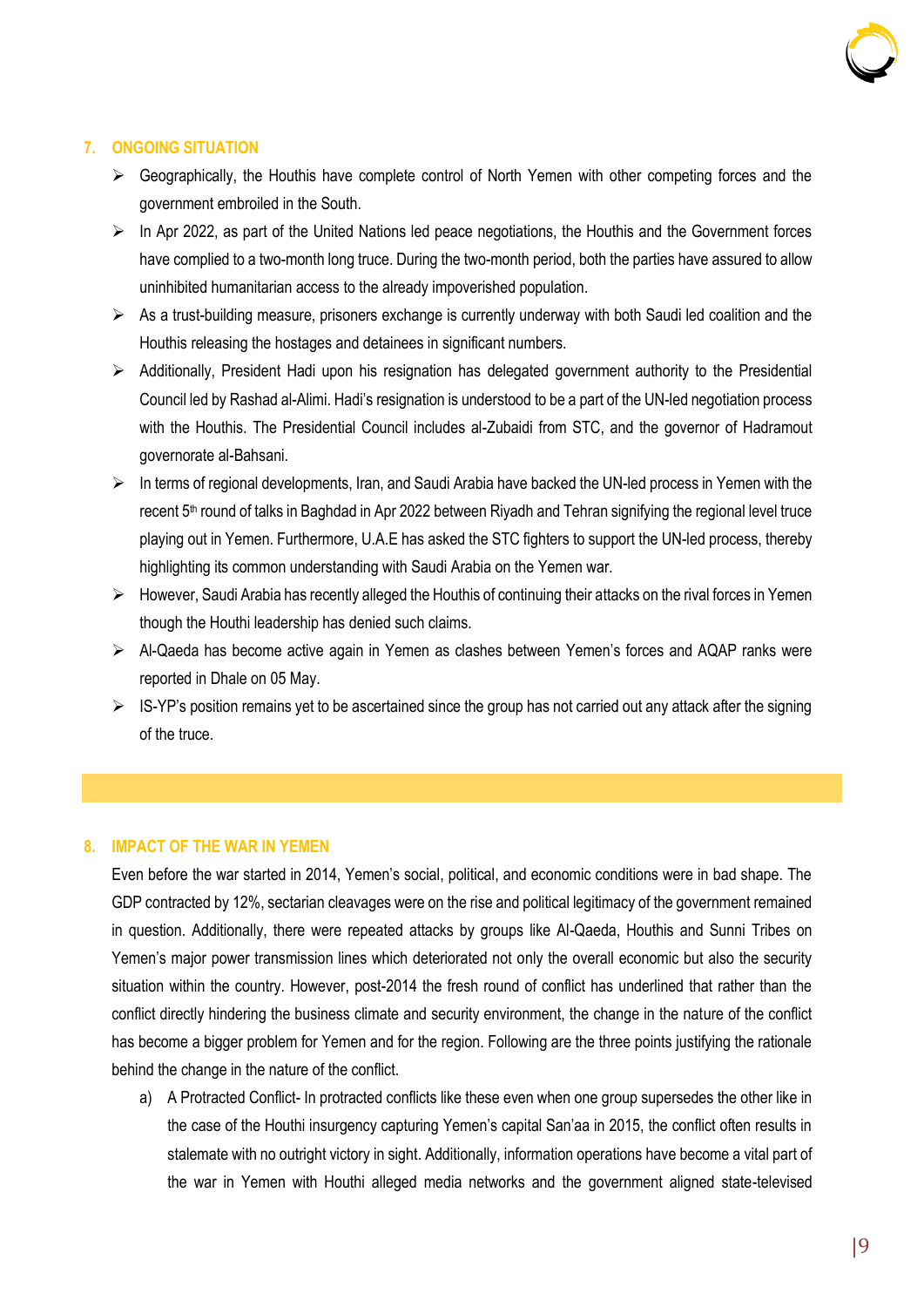

networks along with social media handles shaping the narrative according to the convenience of the group they are aligned with.

In such situations, limited and fabricated information reaches the audience outside the conflict, thereby shaping their perception not only of the actors involved but also of the war in general. This either results in a climate of insecurity for pre-existing and prospective businesses (both state-run and private entities) or them adhering to factions based on their interests or in some cases balancing between factions.

- b) Armed Groups ability to transcend their borders- The case of Yemen depicts that when protracted conflicts are combined with proxy warfare, armed groups like the Houthi insurgency gain ability to transcend their borders and attack regional state actors. This was highlighted by Houthi attacks on Saudi Arabia 2018 onwards and on the U.A.E IN 2022. Instead of exclusively targeting the regional states with an aim of revenge, armed groups target their strategic choke points which also includes businesses and infrastructure to impact their production.
- c) Demographically Divided Country- If you look at the political geography of Yemen, the country is demographically divided between the Houthi dominated North and the Sunni tribes, al-Qaeda and the Government positioned South. In situations like these, 'twin-culture' network spreads rampantly wherein security, business interface and sectarianism or factionalism remains high, making it difficult for those outside the affected country to develop a coherent policy. Geographical conditions can also inhibit trade security for companies operating in the region as either of the groups attempt to make the operations difficult through a range of measures like demanding bribes, harming directly, seizing of logistics and lastly, ransoms.

#### ❖ **FOR BUSINESS**

#### ➢ **PRIVATE SECTOR**

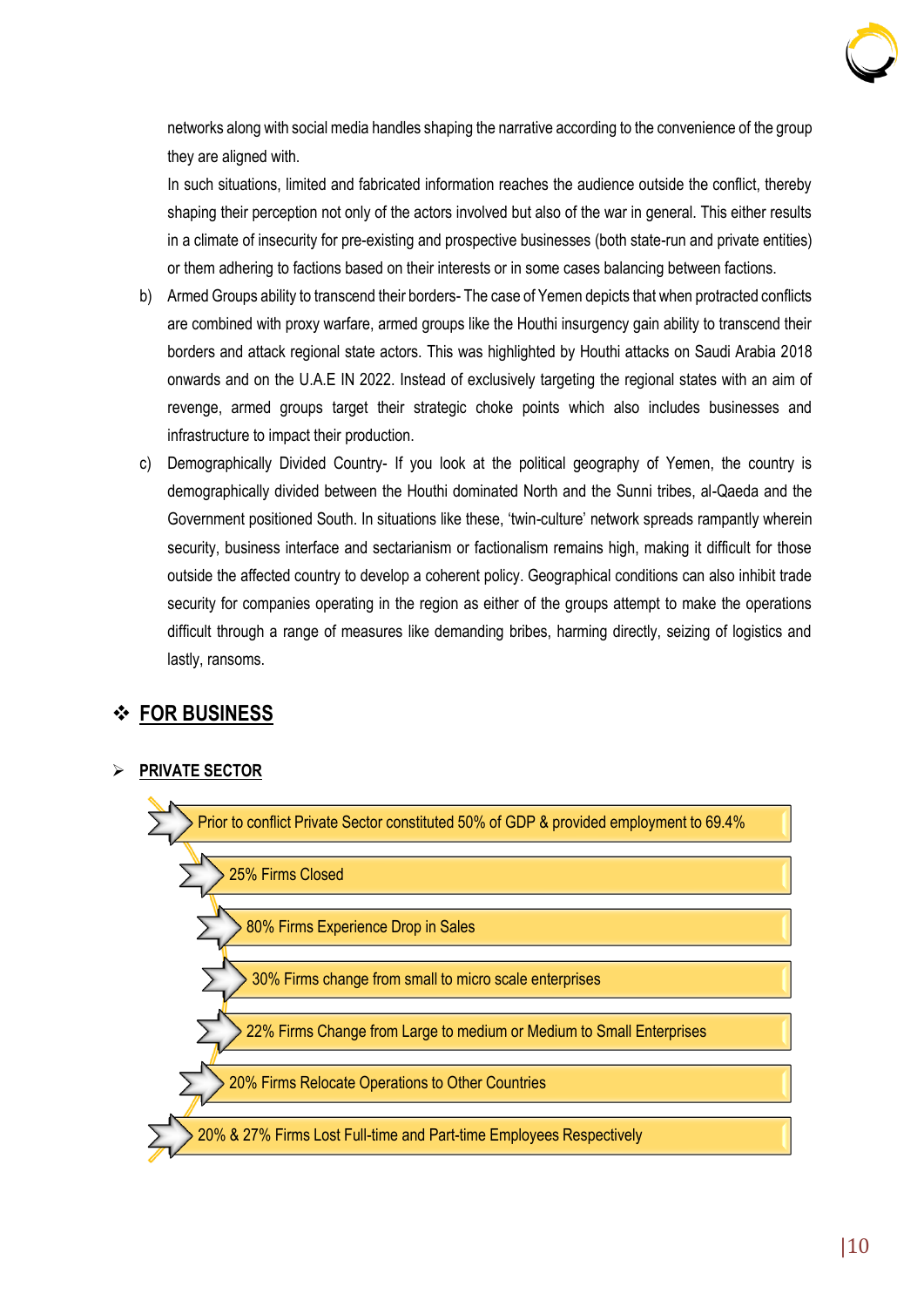

#### ➢ **ENERGY SECTOR AND PORT FACILITIES**

| <b>ENERGY SECTOR</b>   | Total petroleum production fell from an average 125,000 barrels per day in 2014 to<br>61,000 barrels per day in 2020.                      |  |
|------------------------|--------------------------------------------------------------------------------------------------------------------------------------------|--|
|                        | Natural Gas production fell from 328 billion cubic feet to 3 bcf in 2020.                                                                  |  |
|                        | Current oil production is totally dependent on the Masila Basin's Block 14 and 10<br>and is now being operated by state-owned PetroMasila. |  |
|                        | Yemen's only liquefied natural gas (LNG) plant was shut down in Apr 2015 when<br>France's Total closed its operations.                     |  |
| <b>PORT FACILITIES</b> | Port facilities have been attacked and disrupted repeatedly.                                                                               |  |
|                        | Aden refinery was shutdown in Apr 2015.                                                                                                    |  |
|                        | Hodeidah AI Hudayah has remained out of service since 2016.                                                                                |  |
|                        | Bir Ali and Ash Shihr Terminals have become major ports ever since the fighting<br>began in 2014.                                          |  |

#### ➢ **Banking Sector**

#### *Central Bank of Yemen (CB-Y)*

- The Central Bank of Yemen was Split in 2016 between the Houthi Dominated San'aa and the Government in Aden.
- The Houthis continued the usage of old currency and the Government issued circulation of new currency.
- It resulted in Conflicting Monetary Policies and divergent exchange rates and led to 55% rise in food crisis, and more than 40% public debt.
- Ended up in weakening the authority of the banking sector as exchanges via black market and forex exchange fraud augmented.

#### *Commercial Banking Sector*

- In Yemen, commercial banks have limited participation in economic activities of the country as the loans to the private sector only accounted for 8% of GDP versus 43% in other Arab Countries.
- However, the fragmentation of CB-Y also had an impact on commercial banks like CB-Y San'aa and CB-Y Aden freezing cash balances collected prior to the Central Bank's split and imprisonment and kidnapping of bank staff if they don't comply with the orders given both in Aden and San'aa.
- Additionally, the uncertainty and volatility due to the conflict has constrained banks from extending longer-term loans for economic activities as depositors are reluctant to keep their money in the banks. *Wider Implications*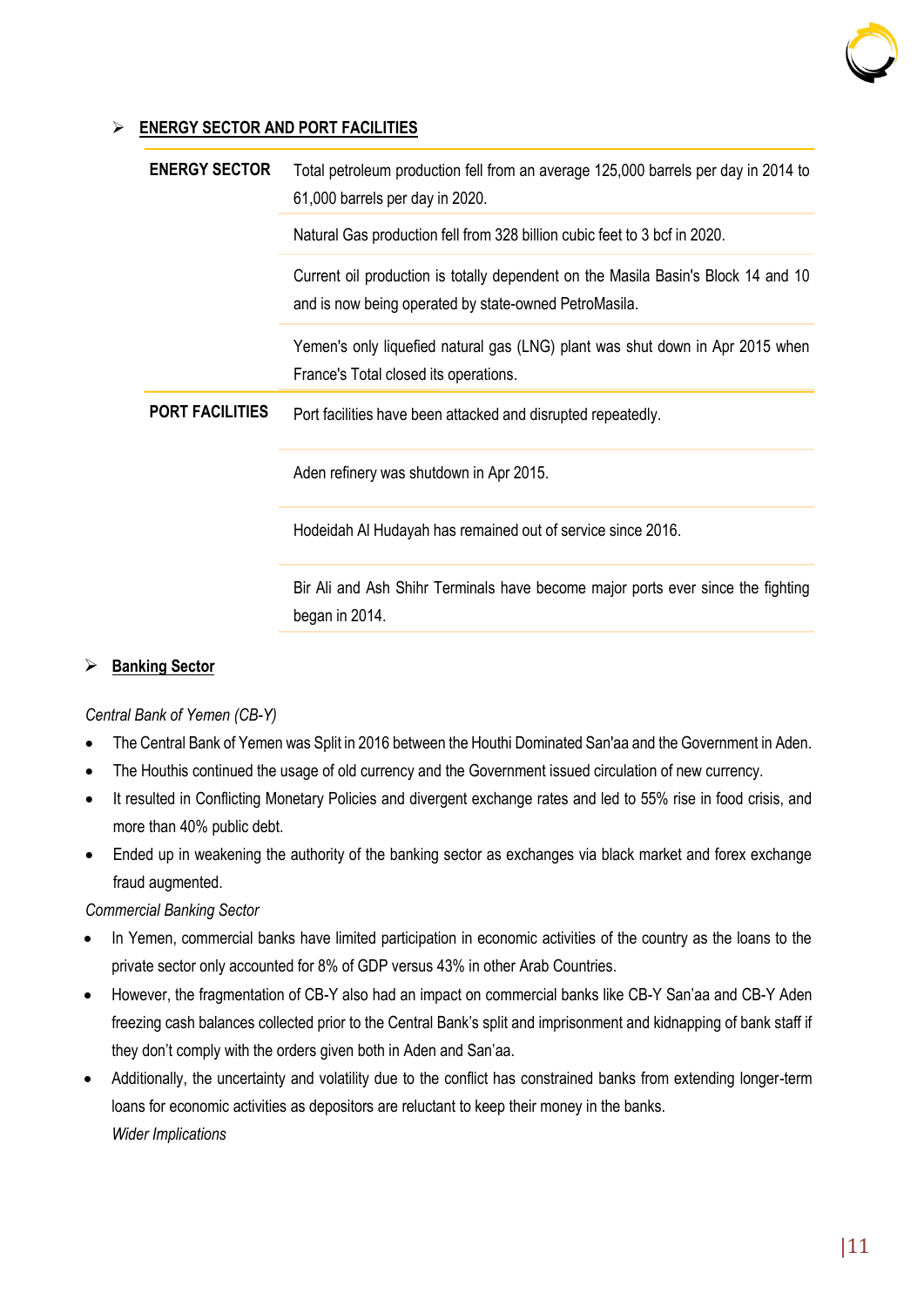

- The conflict has further weakened the already fragile banking system of Yemen due to the lack of confidence in formal financial institutions. This has resulted in increasing reliance on informal financial institutions and agents for services.
- The conflict has also extrapolated to becoming an economic war over differential public salary distribution, revenue mobilization, exchange rate management and transactional costs. Adding to it is the demographic divide within Yemen which has resulted in division and insecurity of assets.
- As a direct consequence of the war on the financial institutions, remittances of more than \$1.5 billion per annum have also been impacted.
- Lastly, the conflict has also created a negative knock-off effect on food security with erosion of purchasing power parity, inadequate capacity to import food and discouraged production of food supplies.

#### ❖ **FOR REGIONAL SECURITY**

- ➢ Escalations in the Yemen war has led to regional countries embroiling in conflict with groups within the country. U.A. E's decision to send a militia called Giants Brigade (part of Saudi-led coalition backing the government) to San'aa to fight the Houthis led to the insurgency launching missiles on Abu Dhabi's airport extension infrastructure. The Houthis have also been attacking Saudi Arabia particularly its oil reserves since 2018. This has not only dealt a blow to the regional security but also their domestic production.
- $\triangleright$  MENA is highly volatile with multiple insurgent groups and terror entities operating in the region. The victory of the Taliban in Afghanistan in Aug 2021 has acted as a source of motivation for non-state armed groups in MENA. With the Houthis making triumphant inroads into the conflict, the war in Yemen has re-energized other armed groups in the region to fight internationally recognised governments and thus promote instability further. This will lead to regional countries focusing more on security challenges rather than welfare policies for much of the impoverished population and expanding the domestic inequality divide.
- ➢ Because of the war in Yemen, refugee crisis has become pertinent in the region with more than 1.7 million people leaving the conflict-prone country. The large-scale displacement has ended up creating border security challenges for countries in the region and a fertile ground for armed groups to recruit the refugees.
- ➢ The conflict also can stimulate security challenges for Europe as countries like France and Germany are understood to be complicit in the Yemen war due to their support to Saudi Arabia via export of arms to defeat the Houthis and terrorist groups. There are probabilities of terror groups like IS-YP and AQAP indulging in lone wolf attacks in the Europe owing to their perception of foreign intervention in Yemen which they stand against and use it to mobilize the masses against foreign forces.

#### **9. POLICY GOALS**

The following policy goals are tentative and are subject to change based on the road ahead of the war in Yemen.

❖ For Pre-Existing and Prospective Business Investments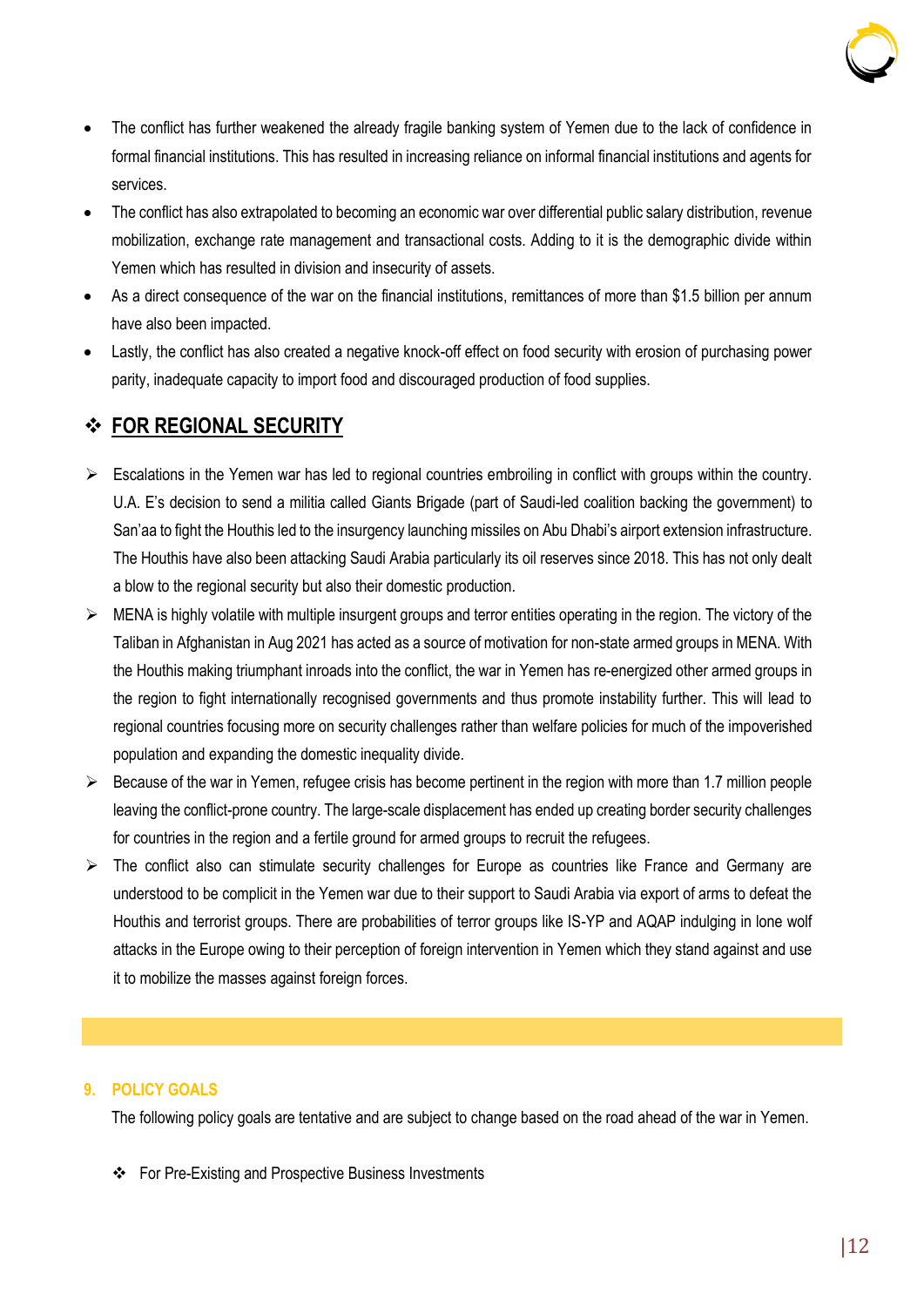

As the business sector remains in shambles within Yemen, **long-term, medium-term, and -term plans** are needed to revitalize the economy and generate confidence in forthcoming investors. The findings of this report suggests that rather than suggesting a peace-based approach for the conditions in Yemen, economy as well as security centred approaches are needed with peace acting as a fulcrum to sustain the two.

- ➢ *Provide grants, lines of credit and partial credit guarantees as part of the Immediate Rescue Financing Provision (short-term)-* it will help to enable local business networks in restoring their existing economic activities which would help in providing essential goods, services, and jobs within Yemen. These should be based on the existing UN sponsored emergency projects. It will help to boost trust in the Yemeni market as the financing facility will be ascertained based on physical damages, liquidity and risks perceptions.
- ➢ *Assist Yemen's Banking Sector Recovery (short-*term)- The provision of grants depends on boosting the confidence of the people in Yemen's banking sector rather than the reliance on cash payments. This requires targeting the resilience of commercial intermediaries and boosting of enterprise capital as well as refurbishment of Information and Communication Technology (ICT). ICT will help to facilitate diverse range of business operations which would in turn help the banks in generating finances.
- ➢ *Establish Investment Guarantee and Financing Facility (short-*term, medium-term)- The following will help in mobilizing private sector capital for high-risk projects and enable Foreign Direct Investment (FDI) for the restoration of public goods. This should be dependent upon reconstruction activities in energy, transport, agriculture and urban construction sectors.
- ➢ *Coordinate with region-specific Think Tanks and Risk Analysis Companies (long-term)-* Extensive amount of Research and Development for investment security as region-specific think-tanks and risk analysis companies would provide details and analysis based on the evolving conditions within the country and in the region. They can also assist in making the forthcoming investors understand the problems concerning logistics and the way they should be traversed.
- ➢ *Public-Private Sector Partnership (long-term)-* This remains difficult in Yemen due to the divided demographic control. However, companies can create regulatory forums in which discussions can happen between the domestic rival actors and a consensus could be formed. It will require the help of intermediaries which can assist in strengthening coordination.
- ❖ Domestic and Regional Security
- ➢ *Develop an understanding of the Yemen war beyond a sectarian conflict* This could only be pursued if domestic and regional actors rather than fomenting religious divides, understand the importance of finding a common ground between the Houthis and the government. It remains an important pre-condition for peace in Yemen because the rise of terrorist entities can in the longer run turn Yemen into another Syria or Iraq with the control of groups having the expectation to establish a caliphate.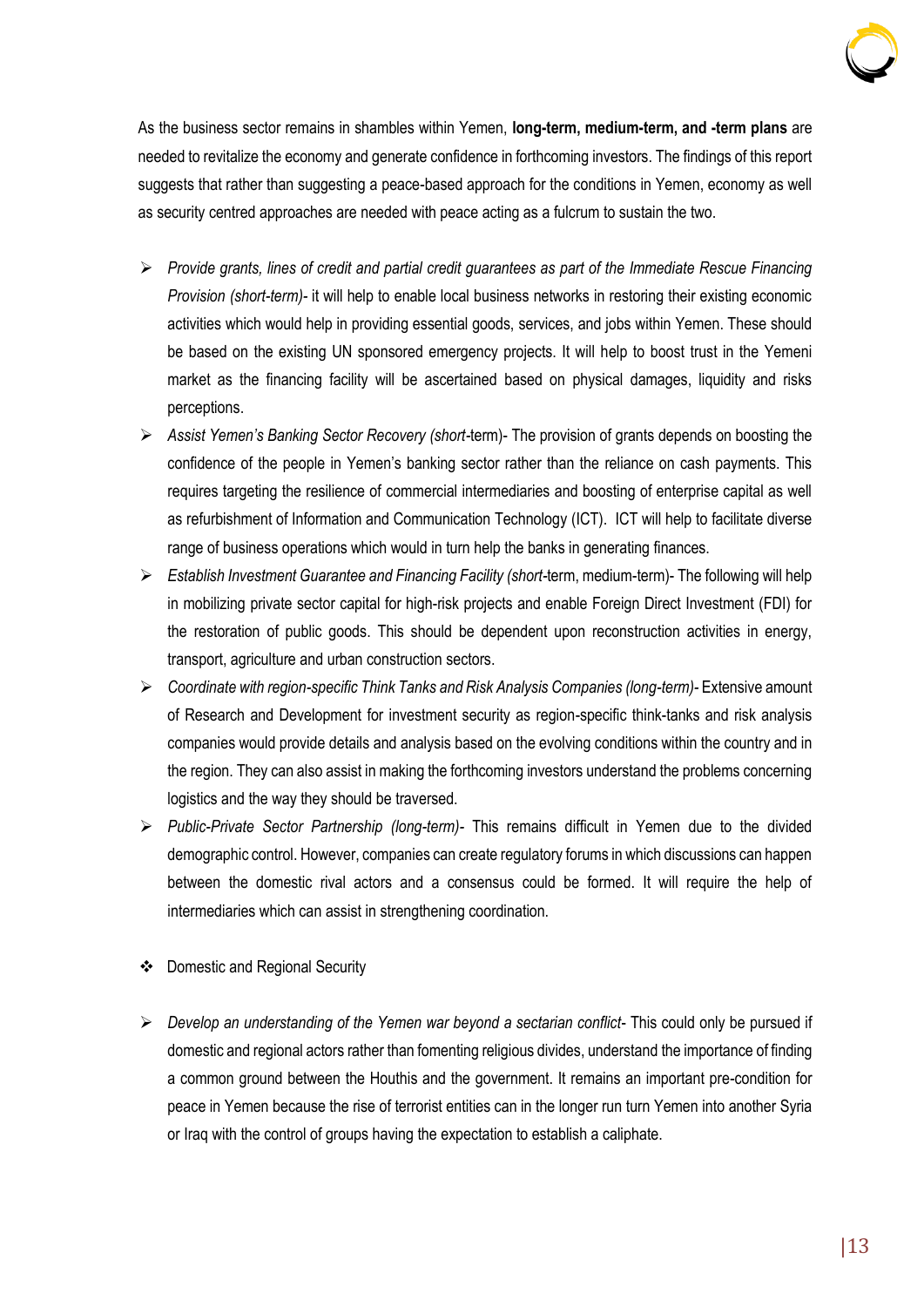

- ➢ *Restrict Fake News and Misinformation from Yemen* It is significant to have a proper knowledge of what was and is currently enveloping in the country as fake news and misinformation expands the conflict into uncontrollable turmoil. This could be actively pursued by developing official channels with the competing groups in the country and analyse and re-validate the information before promoting the narrative forward.
- ➢ *Remove the Stigma* The current state-based world order though expects the armed groups of performing state-like functions in the areas under their control as per the International Humanitarian Law, they don't recognise the *de facto* control. To challenge the security implications arising from Yemen for the region, it is vital for regional state actors to be able to develop if not amicable then transactional relationships with the Houthi insurgency. The transaction should be based on Houthis abiding by international humanitarian law, like what is being currently done in Afghanistan under the Taliban. Although there remains minute possibility of armed groups maintaining their assurances, efforts need to be conducted with the joint support from International Organizations like the UN-sponsored bodies. For Houthis, economic greed supersedes religious propensity, and this could act as a starting point in assuring them of investments in their controlled region which could not only help them in sustaining their local support but also in expanding peace with their rivals.
- ➢ *Consensus Among Regional Rivals is Crucial* Lastly, consensus building among regional rivals remains important to resolve the crisis in Yemen. As is being witnessed now, both Saudi Arabi and Iran with support from the U.A.E are trying to find an end to the long conflict. This would eventually help in forming a political compromise among competing rivals within Yemen as much of their assistance is dependent upon their regional patrons. In this process, trans-regional actors having the ability to resurrect the war should be avoided and ignored and the peace process should flow from regional to domestic actors.

#### **10. FORECAST**

- ❖ The April 2022 truce is unlikely to hold between warring parties in Yemen. On-ground fighting is likely to resume in Ma'rib, Taiz and Shabwa provinces due to the ground advances by the Houthis. Renewed airstrikes by the Saudi-led Coalition, especially around Houthi controlled San'aa would likely lead to renewed attacks against Riyadh and Abu Dhabi's infrastructure. Fighting for the control of Mar'ib is likely to be protracted with Mar'ib airport and energy infrastructure in the province expected to face a severe risk of damage. This would likely come from heavy fighting in its proximity and from Houthis use of ballistic missiles and weaponised drones in their offensive operations.
- ❖ Overall marine risks in Yemen are currently severe, especially for coalition related ships. Such risks vary significantly between locations, depending on the faction in control of each port and the nature of fighting in the local area. The main risk to vessels along the Red Sea coast continues to stem from the improved offensive and defensive maritime capabilities of the Houthi insurgency which extends outside the 11 nautical-mile limit delineating Yemeni territorial waters.
- ❖ The persisting security vacuum in Yemen, the erosion of central authority and the fragmentation of the Yemeni army are likely to continue to benefit Al-Qaeda in the Arabian Peninsula (AQAP) and Islamic State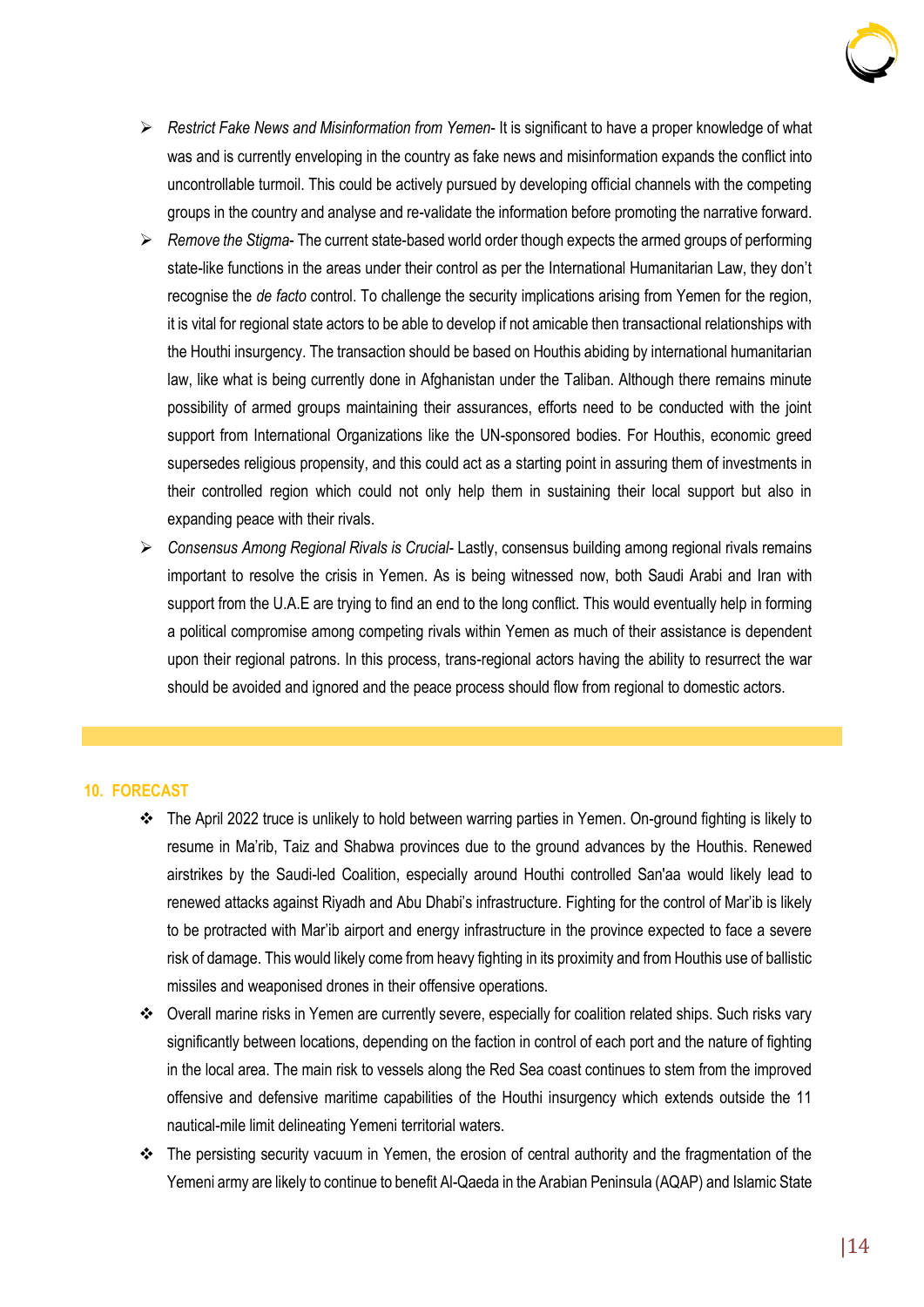

in Yemen Province (IS-YP). AQAPs main bases of operations are scattered across Abyan, Shabwa, al-Bayda, Lahij, Taiz, Hadramawt and Mukalla, where cooperation with local Sunni tribes has enabled the group to maintain its influence despite military setbacks. IS-YP remains a key consideration to look out for in the near future as they might propel attacks particularly targeting strategic reserves of Yemen to weaken the competing powers in Mar'ib, Aden, Abyan and San'aa. The likelihood of defections from the Yemeni government forces to either AQAP and IS-YP remains, making the conflict more complicated.

- ❖ For 2022, Yemen's economy is expected to expand to about 2% owing to higher financial support from other countries and stronger hydrocarbon production from fields in Southern Yemen. Nonetheless, expansion is limited by Yemen's continuing civil war which will deter foreign investment while productive infrastructure has been destroyed after several years of conflict.
- ❖ In the case of the truce continuing for the rest of 2022, the geopolitical game between Iran and Saudi Arabia will play a significant role in influencing the developments in Yemen. As Saudi Arabia's Vision 2030 for economic productivity and diversification remains its primary goal, Riyadh will seek to try finding an end to this conflict. With the United States, Germany, France and the United Kingdom also withdrawing from Saudi's war in Yemen, it will become relevant for Riyadh to find alternatives to resurrect direct talks with Houthis. But for this to succeed, Tehran's support to finding a resolution to the conflict will reign supreme and for this to occur, a necessity of regional alignment between the two countries remains important. Abu Dhabi backed STC is likely to remain substantial for any such reconciliation to accomplish.

#### **11. ASSESSMENT**

Overall, the likelihood of Yemen remaining divided into two halves is high and for political reconciliation to succeed, the recognition of autonomy of both Houthis and Yemen government's regions of control is important by the regional countries. It will help the two factions develop a coherent policy to counter terrorism emanating from al-Qaeda in Arabian Peninsula (AQAP) and the Islamic State in Yemen Province (ISYP). This makes peace in Yemen more significant than ever because more tensions could lead to easy recruitment by terror groups and defections from the stronger actors as is being currently noticed in Afghanistan wherein the Taliban despite being in full control of the country, is witnessing defections to the Islamic State of Khorasan Province (ISKP). What is currently happening in Yemen, has previously occurred in Afghanistan under Taliban 2.0, Palestine specifically in Hamas controlled Gaza Strip and Hezbollah in Lebanon. While the conflict will remain in motion for the upcoming years with the country already under the embroil of the worst humanitarian crisis, Yemen's vital geography and untapped resources puts it at a better position than other mentioned examples for business preparedness as well as security solutions. Regional state actors should not try to promote the collapse of either the Houthis or the government because it will then make a fertile ground for terror networks and should help stimulate political reconciliation between the factions.